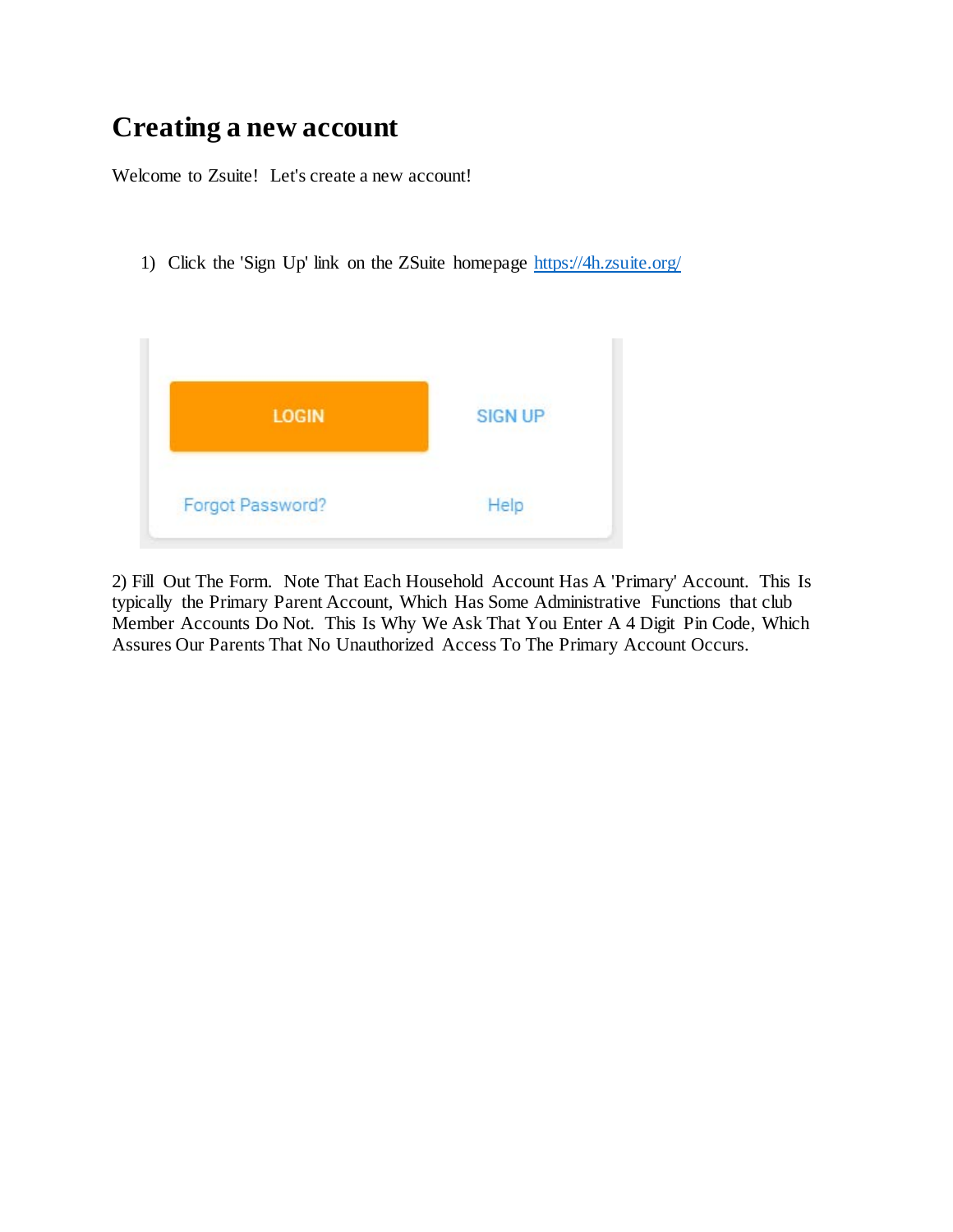| Register New Household                                                        |                        |   |
|-------------------------------------------------------------------------------|------------------------|---|
| Ŧ<br>You are setting up your<br>parent/guardian account for the<br>household. |                        |   |
| <b>STATE</b>                                                                  |                        |   |
| Adult Email                                                                   |                        |   |
| Adult Fmail Confirmation                                                      |                        |   |
| A<br>Adult First Name                                                         | <b>Adult Last Name</b> | Ĥ |
| Password                                                                      |                        | 8 |
| <b>Confirm Password</b>                                                       |                        | 8 |
| Primary Profile Access PIN                                                    |                        | ൫ |
| <b>BACK</b>                                                                   | LET'S GO               |   |

3) Note that the email address entered will be the email address used for ALL members under this household account. This way it's easier to remember your login for ZSuite. Your email address can be used ONLY ONCE, so please use an email address that is easy to remember.

4) Once you complete the form, click the 'Let's Go' button.